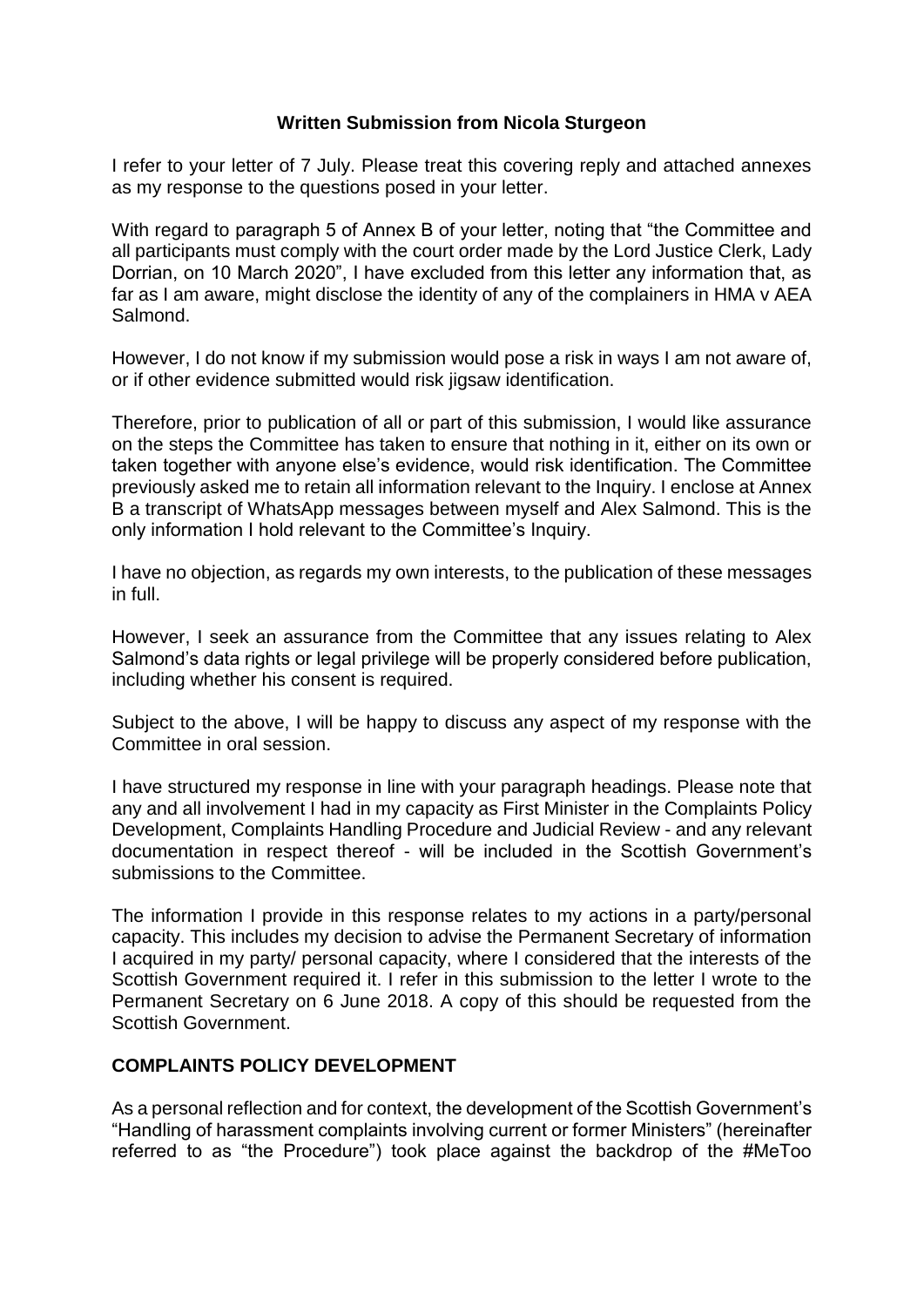movement, which started in late 2017 in the wake of allegations extending back over several years about certain high profile individuals.

The concerns being expressed globally at that time were that too many organisations did not have procedures in place that allowed allegations of sexual harassment to be raised or properly investigated; that women's voices were often not heard or listened to; that organisations too often closed ranks in defence of men accused of inappropriate behaviour; and that it could be particularly difficult for 'historic' allegations to be raised.

The media had also reported concerns about the prevailing culture in Holyrood.

The Scottish Government was just one of many organisations across the globe confronted with these questions at that time, and considering its procedures and culture in light of them.

You will also recall that a Scottish Government minister resigned in early November 2017 over concerns about sexually inappropriate conduct.

As First Minister, I wanted to ensure that the Scottish Government had robust procedures in place to allow any concerns or complaints by those in its employment to be properly and fairly considered, without fear or favour and regardless of the seniority or political affiliation of any individuals who might be the subject of such concerns or complaints.

My role as First Minister in the development of the Procedure will be set out in the Scottish Government's submission to the Committee.

## **COMPLAINTS HANDLING PROCEDURE**

Any involvement in my role as First Minister will be included in the Scottish Government submission on the handling of the complaints. I provide further information in a personal/party capacity in Annex A.

#### **JUDICIAL REVIEW**

The detail of my involvement in decisions associated with the Judicial Review will be set out in the Scottish Government's submission to the Committee.

#### **MINISTERIAL CODE**

The Committee is aware that I have made a self referral to the independent panel of advisers on the Ministerial Code.

However, I address the requests in this section in Annex A to this letter.

Annex B includes communications in the form of WhatsApp messages between me and Alex Salmond.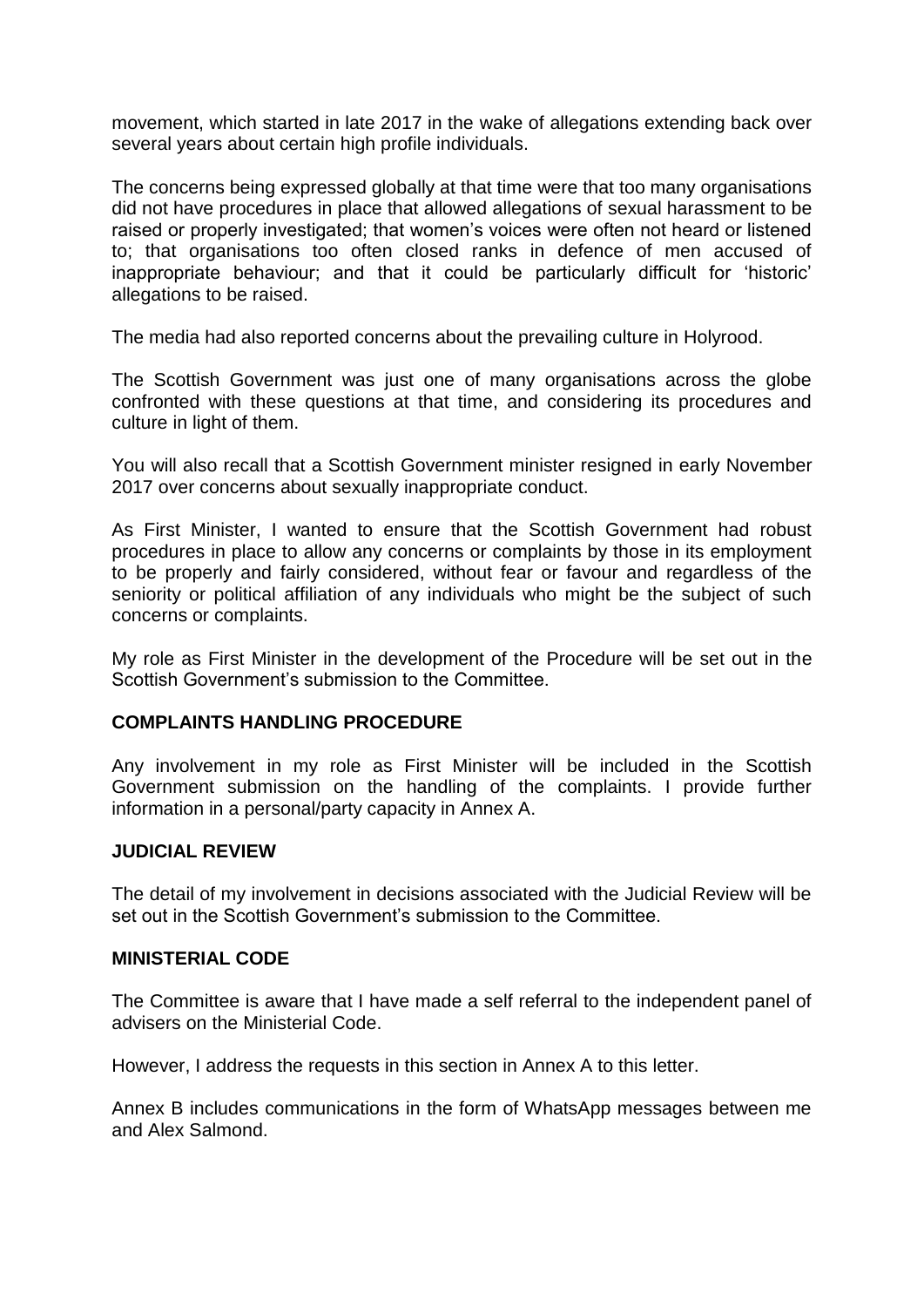My letter to the Permanent Secretary dated 6 June 2018 should be requested from the Scottish Government.

# **PARTY POLITICAL MATTERS**

I had no communication with the SNP relevant to the subject matter of the Committee's inquiry, other than approving the party's public comments after the matter became public in August 2018.

My husband was obviously aware of Mr Salmond's presence in our home on 2 April and 14 July 2018, but he was not present at the meetings and I did not share the detail with him.

As I outline in Annex A, when I agreed to meet with Alex Salmond on 2 April 2018, I believed that what he was about to tell me may require a public response from the SNP. Indeed, I suspected that he may be about to resign from the SNP.

In the event, it was clear to me at the 2 April meeting that his approach to handling the matter was not likely to result in it becoming public at that stage.

Accordingly, there was nothing for me to alert the SNP to, and it was not appropriate for me to disclose the fact or detail of the complaints and investigation under the Procedure.

In relation to ensuring that there is a clear distinction between my role as First Minister and my role in the SNP, I have regard to the terms of both the MSP and Ministerial Codes of Conduct.

My Special Advisers abide by the terms of the Special Advisers' Code of Conduct and the Civil Service Code.

In relation to the question about Scottish Government communication and records, this is covered by Scottish Government procedures on the recording and retention of information.

The SNP communicates with its post holders in the normal ways - including meetings, emails and phone calls.

The safeguard to ensure this is distinct from government communications are the relevant Codes that MSPs, Ministers and Special Advisers are bound by.

To be clear, members of the public often email my SNP or MSP accounts about government business and I forward these to my ministerial private office.

On any other occasions when I email my ministerial private office or special advisers from my personal email - eg with diary queries or information requests - these will be to a Scottish Government email account and retained in line with standard procedures.

And all government business, no matter the platform/medium it is conducted on/through, is subject to Freedom of Information legislation.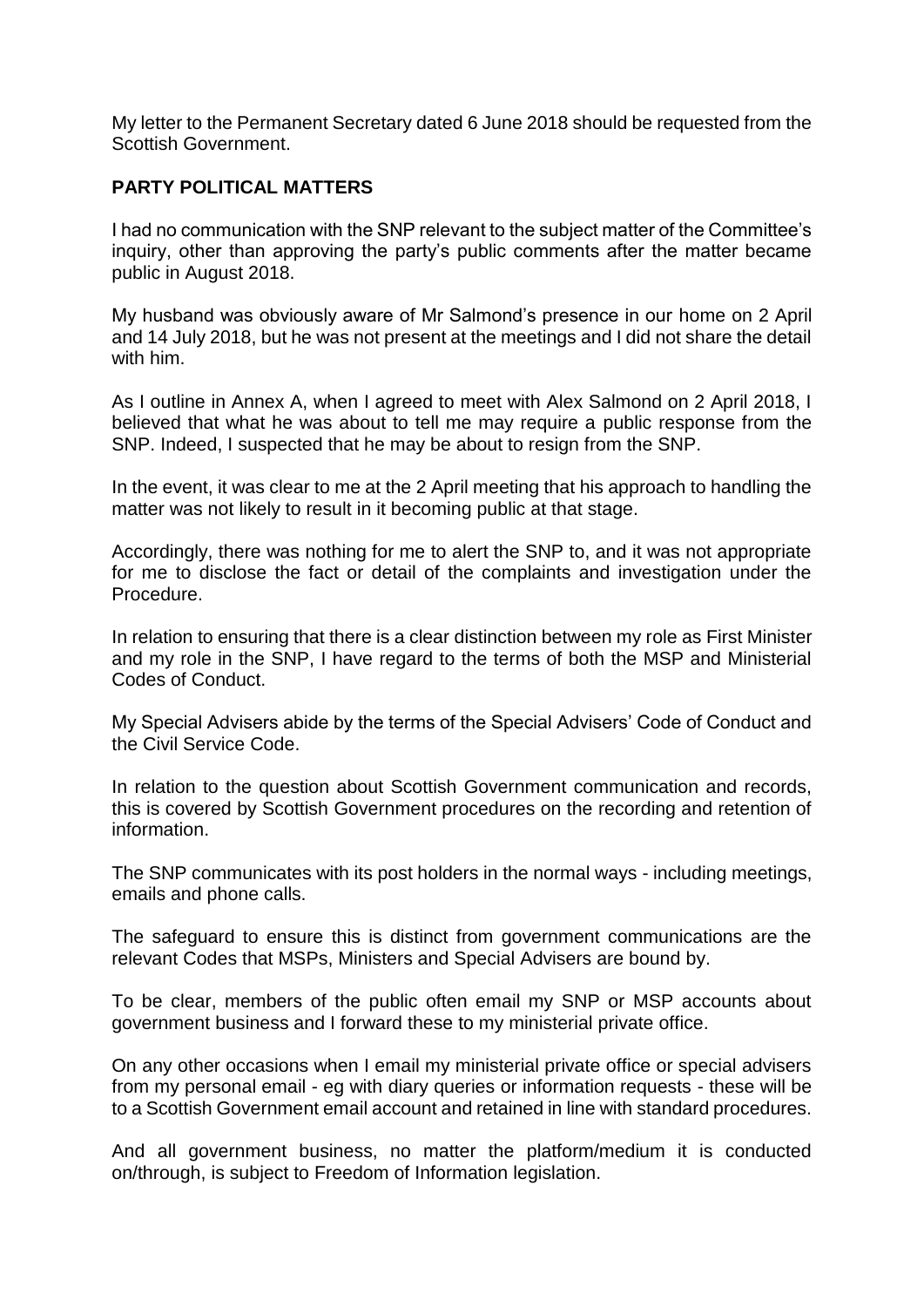# **CULTURE**

I had no general concerns at the time about Scottish Government culture from 2008- 14, and certainly not about sexual harassment. However, government is a high pressure environment. Mr Salmond could be challenging to work for and, rightly, he demanded high standards. However, I was present on some occasions when tense situations had to be defused.

Certain matters that I have become aware of through the events of the last couple of years raise - retrospectively - some other concerns.

I have no general concerns about the culture of the Scottish Government now. However, I am not complacent about the potential for instances of inappropriate behaviour within a large organisation. That is why it is important to have clear and robust procedures in place which, subject to any views of this Committee on the Procedure, I believe to be the case.

I have no comment to make on the adequacy of the Civil Service Code. I give some personal reflection on the Ministerial Code in Annex A - however, the adequacy of it is a matter the independent panel will be able to consider.

### **CONCLUSION**

In conclusion, I would like to add the following personal reflections.

The Committee will be considering the Scottish Government's handling of complaints raised under the Procedure. That is, of course, legitimate.

However, the Scottish Government would have had nothing to 'handle' had complaints not been raised about Alex Salmond's conduct.

It was the concerns raised about his conduct - an aspect of which, by his own admission, he apologised for - that gave rise to this matter.

In my view, when these complaints were raised, the Scottish Government had a duty to investigate them and the fact that a mistake was made in the conduct of the investigation does not change that fact. To have swept them under the carpet because of who they related to would have been wrong.

As far as my personal involvement is concerned, over the last couple of years, I have faced accusations of 'conspiring' against Alex Salmond and also of 'colluding' with him.

I reject in the strongest possible terms both of these suggestions.

Indeed it seems to me that what some want to present as 'conspiracy' is in actual fact my refusal to 'collude' or 'cover up'.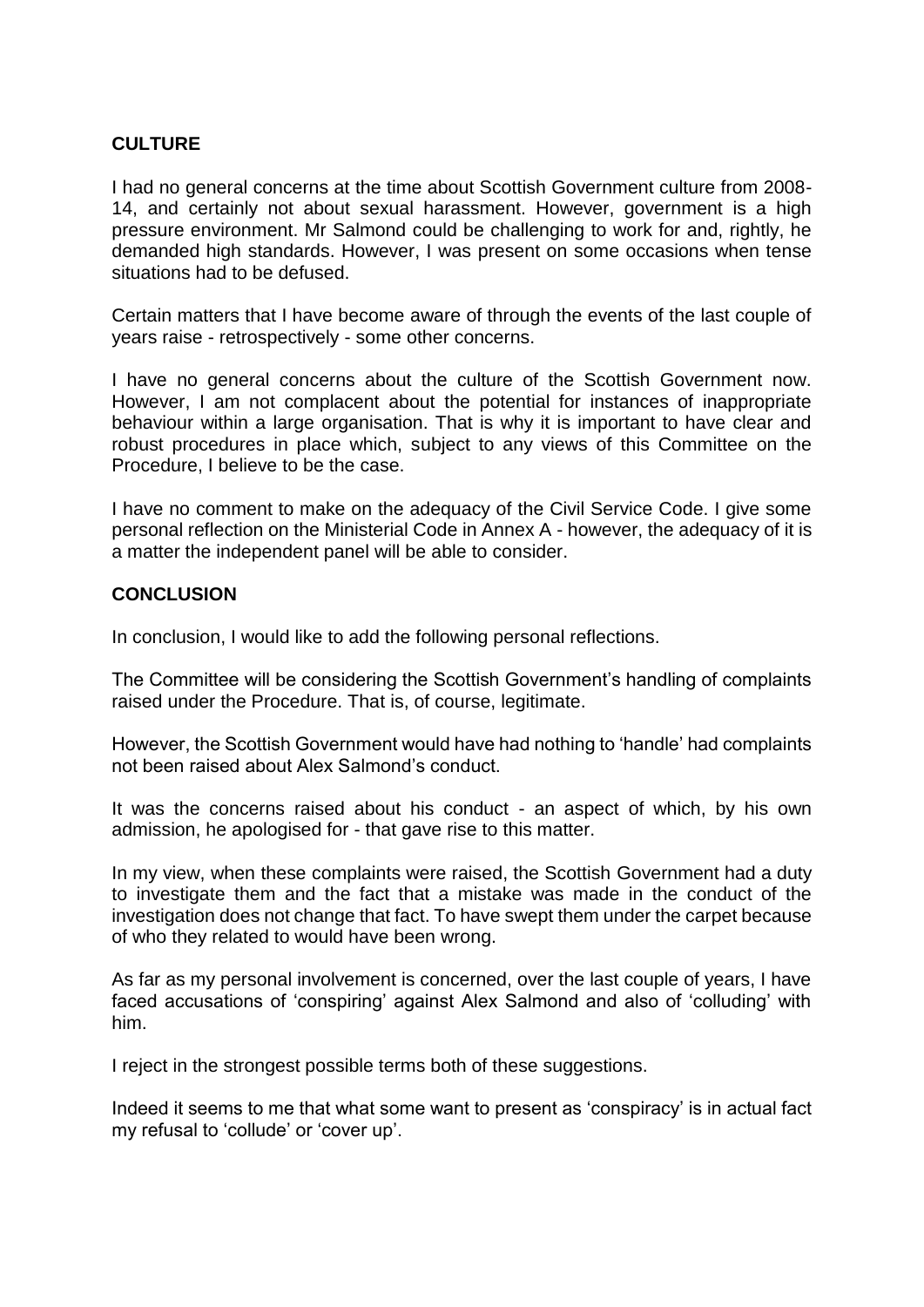In what was a very difficult situation - personally, politically and professionally - I tried to do the right thing. Whether I always got it absolutely right is something I still reflect on, and the Committee will consider, but I sought all along to act in good faith and to strike the right balance of judgment given the difficult issues I was confronted with.

In the light of the #MeToo movement, I sought to ensure that the Scottish Government developed a process that allowed allegations of sexual harassment - including allegations of a historic nature - to be fully and fairly considered.

I did not do this *because* I had a concern (as set out in Annex A) that allegations about my predecessor could materialise. But nor did I, in any way, allow such concern to lead me to limit the scope of the procedure.

I agreed to meet a friend of 30 years when I was told he was in distress and wanted to talk to me about a serious matter.

And it is certainly the case that I was anxious to prepare my Party as far as possible for an issue that, at different stages, I thought could be about to become public.

However, I did not seek to prevent or influence the proper consideration of the complaints.

For the sake of the complainers, the Scottish Government and indeed Alex Salmond himself, I acted in a way that I judged would best protect the independence and confidentiality of the investigation.

However, when I became aware of a serious risk of legal action against my government, I felt I had a duty to make the Permanent Secretary aware of it.

My view throughout was that complaints must be properly and fairly considered, no matter who the subject of them might be, or how politically inconvenient the investigations may be.

And that remains my view, even though the circumstances and consequences of this particular investigation have caused me - and others, in many cases to an even greater extent - a great deal of personal anguish, and resulted in the breakdown of a relationship that had been very important to me, politically and personally, for most of my life.

Lastly, since August 2018 I have taken care to say nothing that could compromise other proceedings, including the Committee's inquiry - even though that has meant being unable to say more about my own actions or challenge misrepresentations about them.

Yours Sincerely

**NICOLA STURGEON 4 August 2020**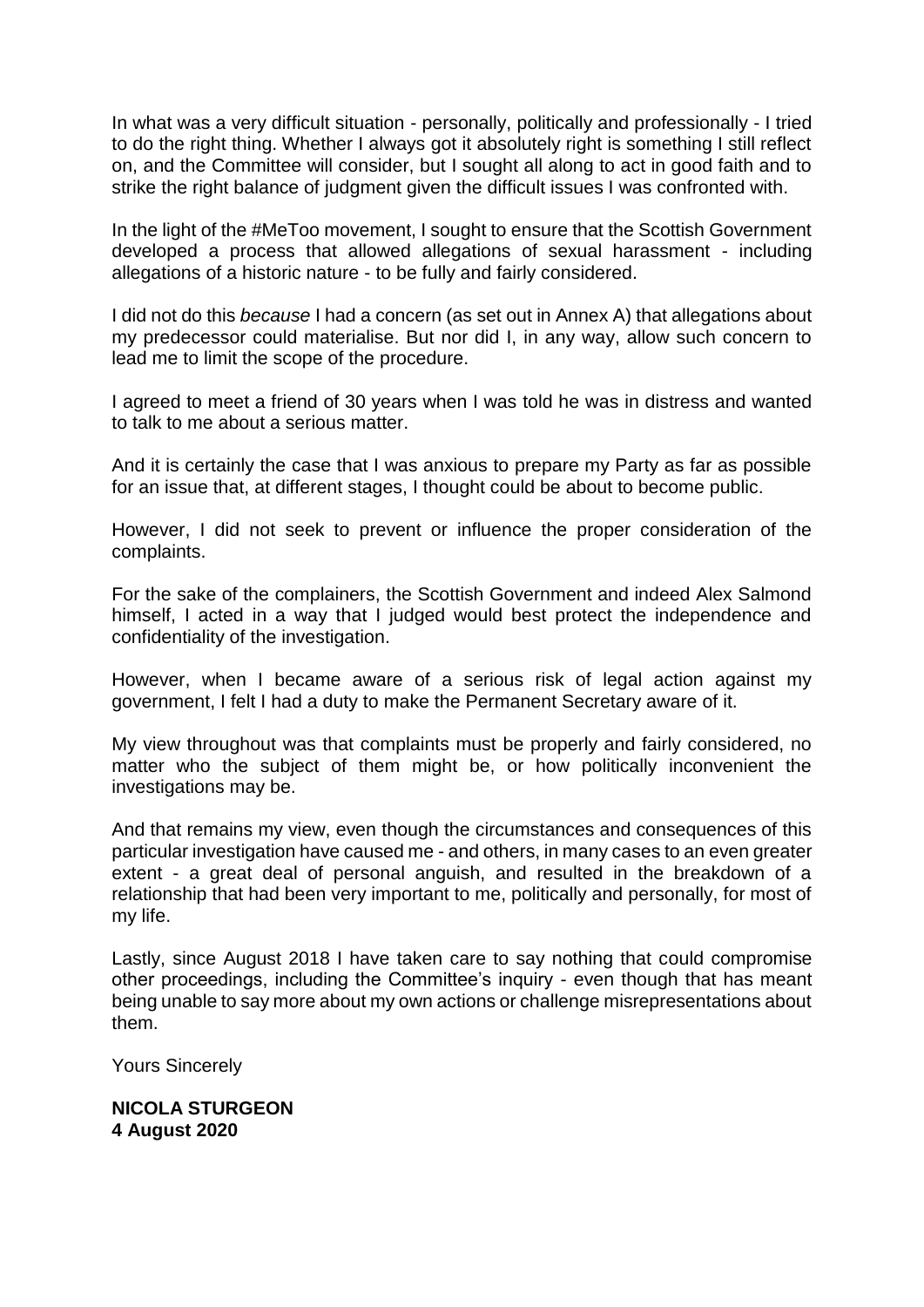The information contained in this Annex addresses the request for information in the Ministerial Code section of the Committee's letter.

Reference is also made here to the information contained in Annexes B (messages between me and Alex Salmond), and also to my letter to Permanent Secretary dated 6 June 2018, a copy of which should be requested from the Scottish Government.

The account below is by necessity in summary form. Subject to the caveat in my covering letter, I will be happy to expand on any aspect of it in oral session. I also reserve the right to respond to any issues raised in other evidence.

Alex Salmond told me on 2 April 2018 at a meeting at my home that complaints against him were being investigated under the Procedure. At that meeting, he showed me a copy of the letter he had received outlining the detail of the complaints.

As has been reported already, four days earlier - 29 March 2018 - I had spoken with Geoff Aberdein (former Chief of Staff to Alex Salmond) in my office at the Scottish Parliament.

Mr Aberdein was in Parliament to see a former colleague and while there came to see me.

I had forgotten that this encounter had taken place until I was reminded of it in, I think, late January/early February 2019.

For context, I think the meeting took place not long after the weekly session of FMQs and in the midst of a busy day in which I would have been dealing with a multitude of other matters.

However, from what I recall, the discussion covered the fact that Alex Salmond wanted to see me urgently about a serious matter, and I think it did cover the suggestion that the matter might relate to allegations of a sexual nature.

Around this time, I had been made aware separately of a request from Mr Aberdein for me to meet with Alex Salmond.

The impression I had at this time was that Mr Salmond was in a state of considerable distress, and that he may be considering resigning his party membership.

However, while I suspected the nature of what he wanted to tell me - for reasons set out below - it was Alex Salmond who told me on the 2 April that he was being investigated under the Procedure - and what the detail of the complaints was. It is this meeting - due to the nature of the information shared with me at it - that has always been significant in my mind.

As stated above, I suspected the reason Alex Salmond wanted to see me on April 2 was that he was facing an allegation of sexual misconduct.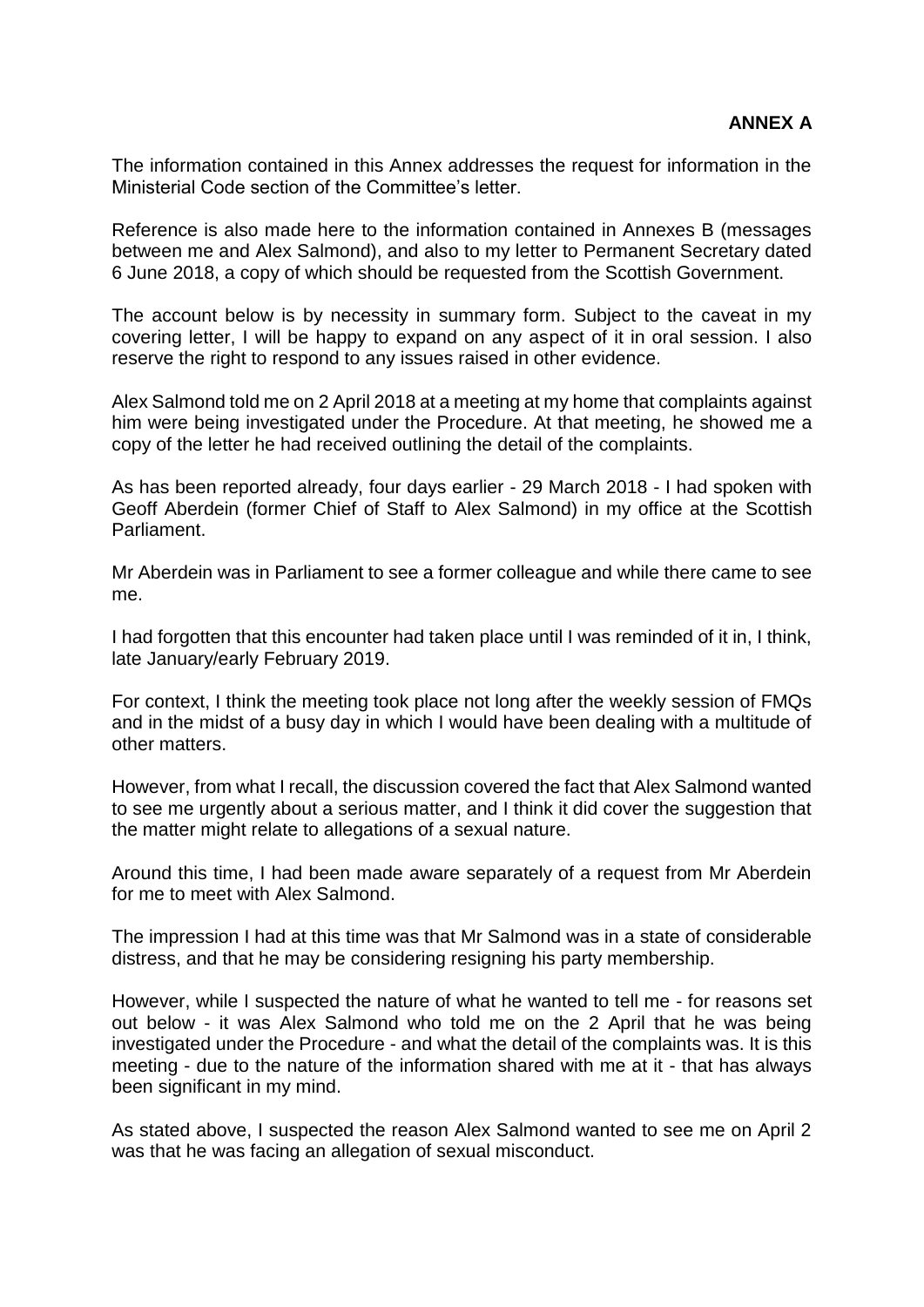Although my contact with Mr Aberdein on 29 March 2018 may have contributed to that suspicion, it was not the only factor.

For example, in early November 2017, the SNP received a enquiry from Sky News about allegations of sexual misconduct on the part of Alex Salmond.

I spoke to Mr Salmond about this allegation at the time. He denied it and, as it happened, Sky did not run a story about it at that time. Since the identity of the individuals was not made known to us and they did not approach the SNP directly, there was no further action that it would have been possible to take.

However, even though he assured me to the contrary, all of the circumstances surrounding this episode left me with a lingering concern that allegations about Mr Salmond could materialise at some stage.

It is reasonable to ask why, if I suspected the nature of what he wanted to speak to me about on 2 April, I nevertheless agreed to the meeting.

The answer is both political and personal.

I thought Mr Salmond may be about to resign from the SNP and that, as a result of this or other aspects of how he intended to handle the matter he was dealing with, the party could have been facing a public/media issue that we would require to respond to.

As Party Leader, I considered it important that I knew if this was in fact the case in order that I could prepare the party to deal with what would have been a significant issue.

There is also the personal aspect. Mr Salmond has been closer to me than probably any other person outside my family for the past 30 years, and I was being told he was very upset and wanted to see me personally.

To return to the meeting on 2 April 2018, although others were present, Mr Salmond initially asked to see me privately.

He advised me that he was being investigated under the Procedure and showed me a copy of the letter he had received.

Notwithstanding the suspicions I had harboured going into this meeting, I was shocked and upset by the reality of what I read.

He gave me his reaction to the complaints - in the main he denied them, though in relation to one matter he said that he had previously apologised and considered it out of order for it to be raised again - and said that it was his intention to seek a process of mediation between himself and the complainers.

It was also clear - contrary to what I had anticipated - that he did not intend to resign his party membership or do anything to make the matter public at that stage.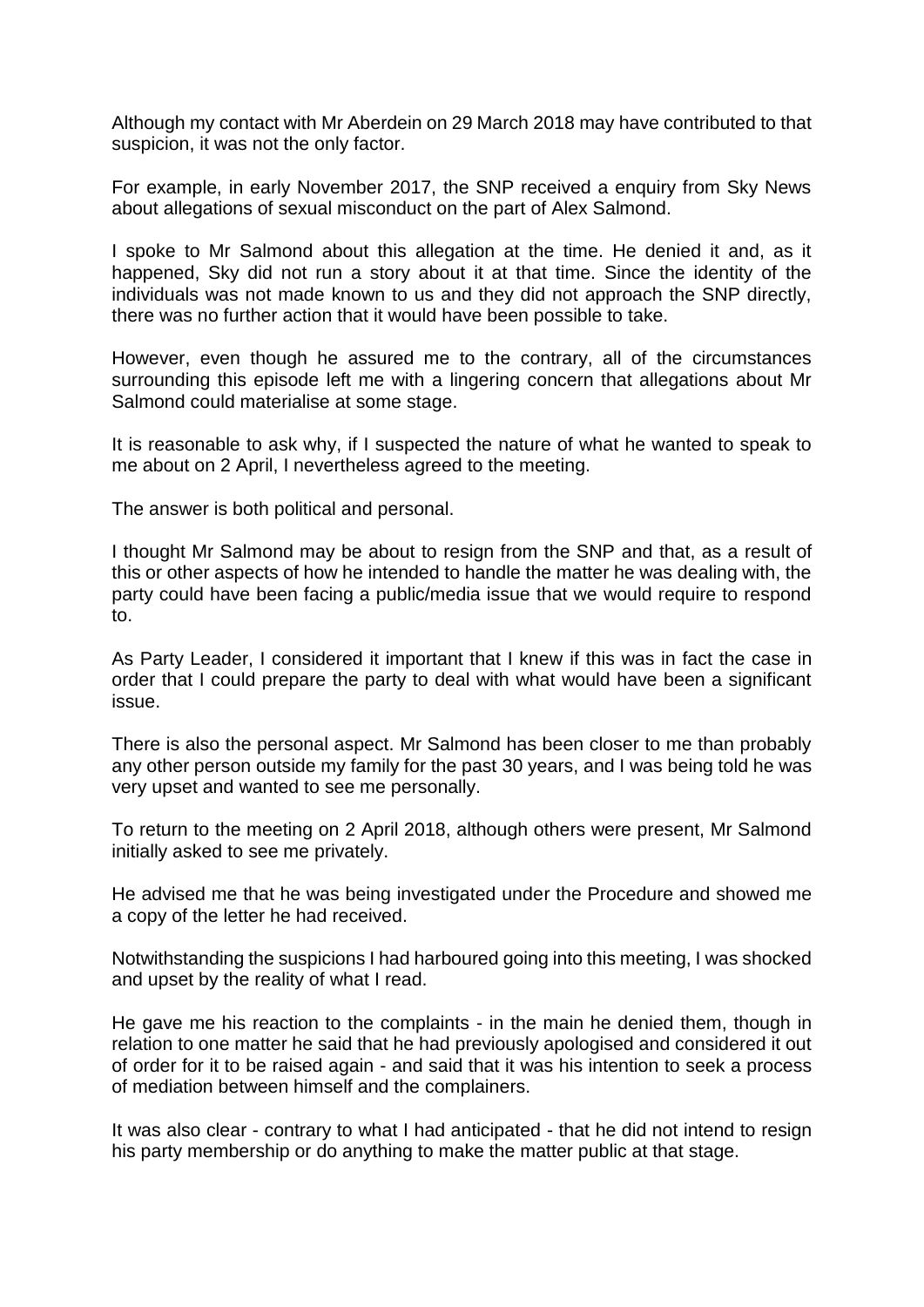I made clear to him that I had no role in the process and would not seek to intervene in it.

I took no action as a result of this meeting.

Mr Salmond sent me a message on 22 April 2018 asking to speak to me by phone.

As previously advised to Parliament, I spoke to him by phone on 23 April (the substantive call took place early evening after a call in the morning had to be aborted due to poor signal).

He asked me if I would make the Permanent Secretary aware that I knew about the investigation and encourage her to accept his request for mediation.

I said that I was not willing to do so. A special adviser was in the room with me during this call, though not on the line.

Mr Salmond sent me a message on 31 May 2018 asking to meet.

I did not agree to a meeting at that time.

Mr Salmond sent me a further message on 3 June 2018.

Both the tone and content of this message led me to conclude that legal action by Mr Salmond against the Scottish Government was a serious prospect.

I decided that I should make the Permanent Secretary aware of this, and I wrote to her on 6 June 2018.

At this juncture, it may be helpful to briefly set out for the Committee why I had not previously informed the Permanent Secretary of my contact with Alex Salmond or my knowledge of the investigation.

The relevant sections of the Ministerial Code (4.22 and 4.23) seek to guard against undisclosed outside influence on decisions that Ministers are involved in. It seemed to me that this was the opposite situation. This was a decision I was excluded from and it seemed to me that the risk of inadvertently and unintentionally influencing it would arise if those undertaking the investigation were aware of my knowledge of it.

The risk - even if theoretical and subconscious - would be that considerations of what I might think would influence the decisions taken.

Further, according to my reading of these sections of the Code, my contact with Alex Salmond - once notified - would have had to be made public. This could have compromised the confidentiality of the process.

My judgment, therefore, was that the best way to protect the process was not to make my knowledge of it known. This judgment changed when I had reason to believe that legal action against the government was being considered.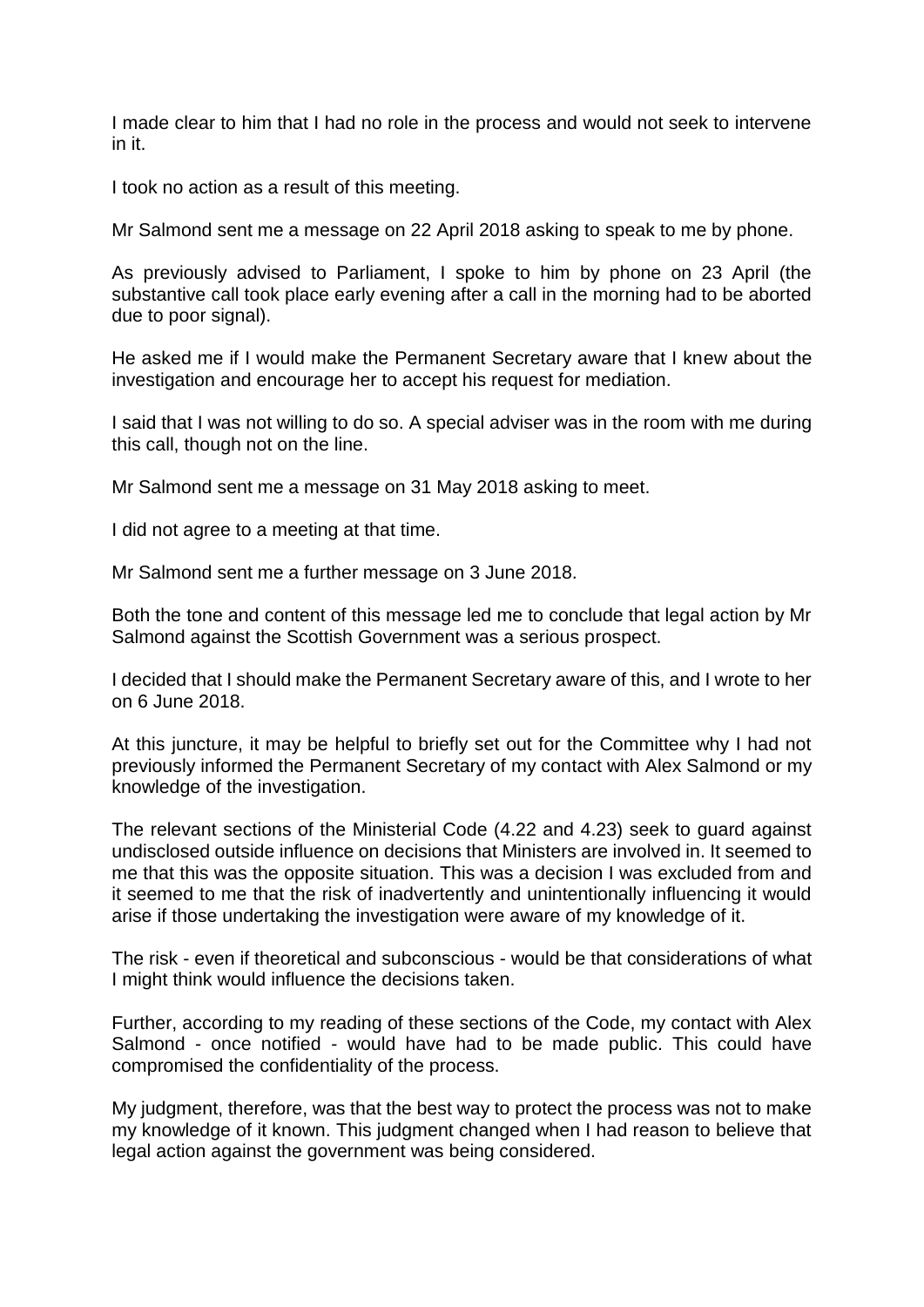Having decided to write to the Permanent Secretary, I agreed to meet Mr Salmond and sent him a message to this effect on 5 June 2018.

The references in this message to 'what I need to do' and 'update' refer to my decision to write to the Permanent Secretary.

I intended to make him aware that I had done so and, in so doing, make clear again that I would not intervene in the process.

My letter to the Permanent Secretary advises her that I intended to do this. As advised to Parliament, this meeting took place in Aberdeen on 7 June 2018. No one else was present at this meeting.

My other reason for wanting to meet with him proactively at this stage was the SNP conference that was about to take place over the following days in Aberdeen. I assumed he would be there (though as it turned out, I don't think he did attend) and I didn't want to be 'cornered' by him during it.

Mr Salmond sent me a further message on 5 July 2018.

I did not respond in any way to this message.

The next contact between Mr Salmond and I was on 13 July 2018, which led to our third and final meeting being arranged for 14 July at my home.

By this time, I was again anxious - as Party Leader and from the perspective of preparing my party for any potential public issue - to know whether his handling of the matter meant it was likely to become public in the near future.

It was clear at the meeting that he was still seeking a process of arbitration around his concerns about the procedure.

He had formed a belief that it was me who was blocking arbitration. I told him that was not the case and I was not involved in the decision.

I also suggested to him that given their seriousness, he should engage on the substance of the complaints and not just focus on procedure.

Mr Salmond sent me further messages on 15 and 16 July 2018. The message of 15 July is Mr Salmond's interpretation of me saying that I was not involved in the decision.

On 16 July, I made the Permanent Secretary aware of the meeting on 14 July 2018 and the subsequent messages. I also made her aware of Mr Salmond's belief that I was blocking arbitration.

Given the risk of legal action, I did not want any suggestion that an opinion attributed to me (which I hadn't expressed) was influencing decisions I had no part in.

I reiterated to her that she must reach whatever decisions she considered appropriate and I did not seek to influence her in any way.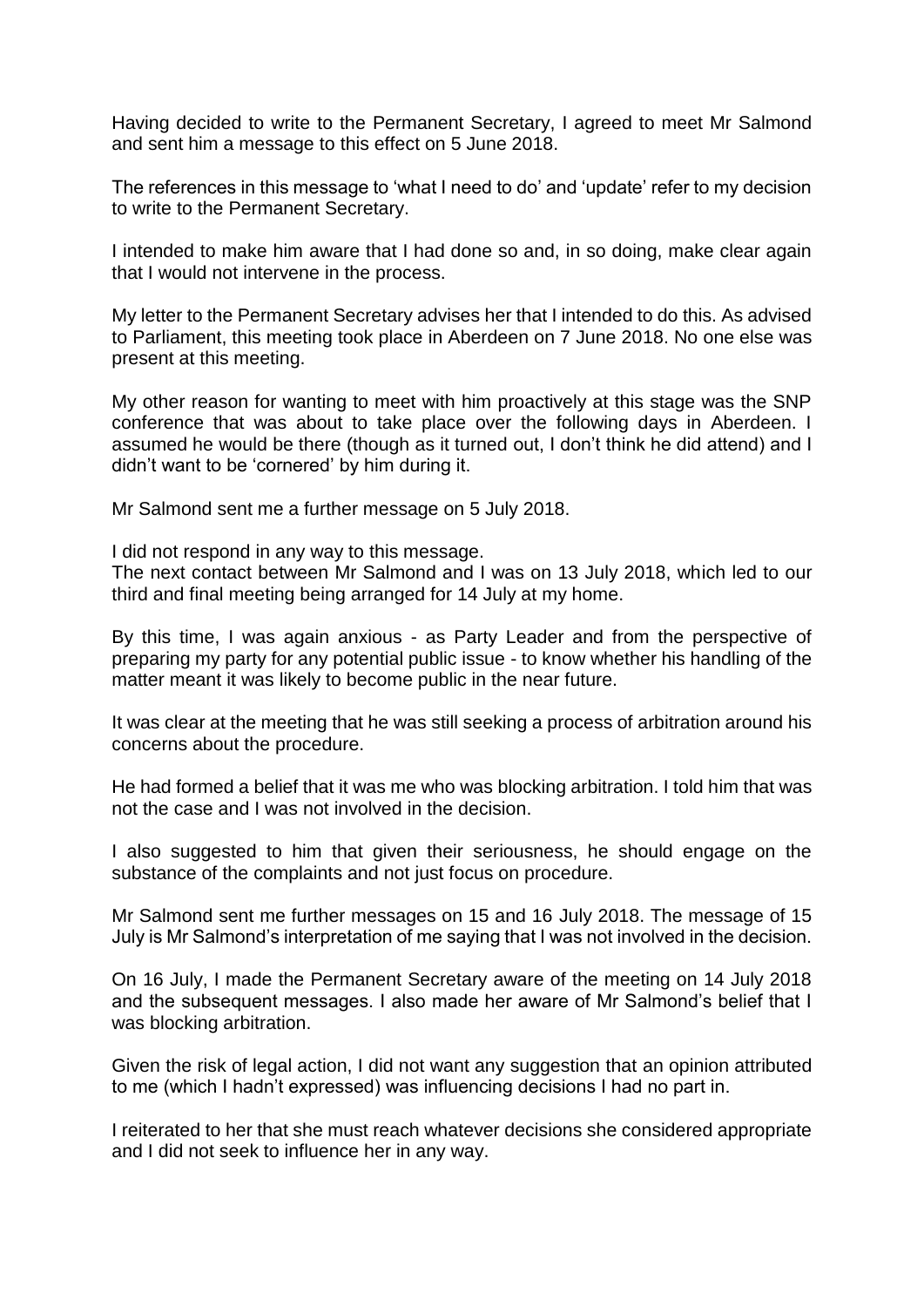As advised to Parliament, I also spoke to Mr Salmond on the phone on 18 July 2018. I wanted to draw a line under our contact. I was also about to take a two day summer break and did not want him trying to contact me during it. I have not spoken to Mr Salmond since.

However, later on 18 July, he sent me a copy of a letter he had received from the Scottish Government. I did not respond to this message.

He sent me a further message on 20 July 2018.

Again, I did not respond. I have had no contact with Mr Salmond since.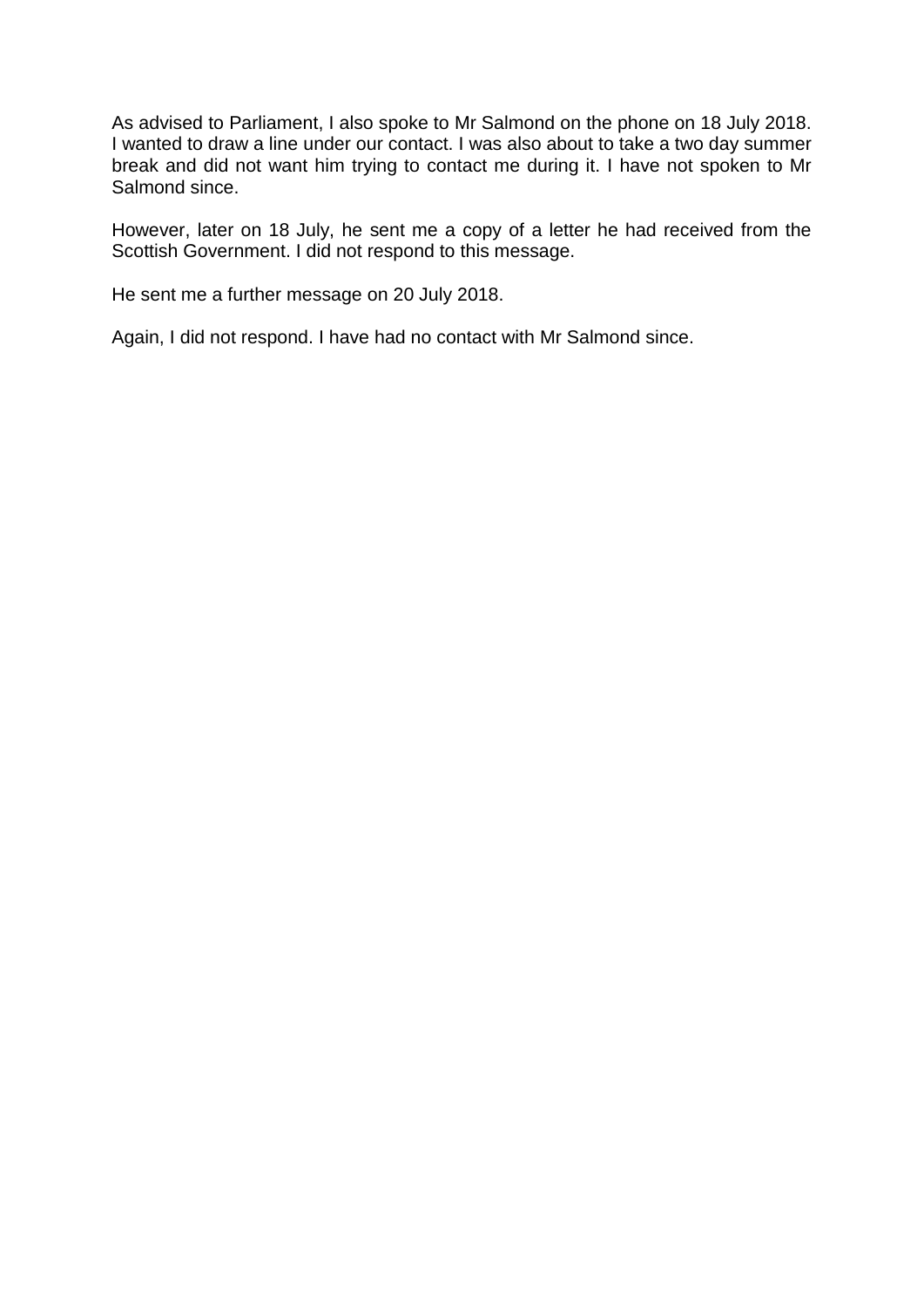[22/04/2018, 20:31:29] Alex Salmond: it would be very helpful if I could call you on WhatsApp 10.30am and 12 noon tomorrow

[22/04/2018, 21:05:25] Nicola Sturgeon: I'll be in the car until 11 on way to Inverness - so 10.30 will be ok. I'll not be free again after that until 12.30/1. There will be others in car so I'll not be able to talk openly...it'll be later in day before I can be in private.

[22/04/2018, 22:03:57] Alex Salmond: In which case I will Phone just after 10.30am with update and we can perhaps speak properly later on.

[31/05/2018, 11:24:01] Alex Salmond: In Glasgow tomorrow - could we meet?

[31/05/2018, 11:39:09] Nicola Sturgeon: Tomorrow's very difficult - is it urgent?

[31/05/2018, 11:45:01] Alex Salmond: Next few days. I could do tomorrow evening or Monday from lunchtime onwards.

[31/05/2018, 11:46:29] Nicola Sturgeon: The only time I could possibly do tomorrow is around 4. Is it about what we spoke about before?

[31/05/2018, 11:56:46] Alex Salmond: Yes

[31/05/2018, 11:56:59] Alex Salmond: 4 is fine - same place?

[31/05/2018, 17:07:08] Nicola Sturgeon: Tomorrow is actually proving tricky given other stuff I've got on. I'm trying to juggle a couple of things - will confirm later/in morning if 4pm possible and if not suggest alternative.

[31/05/2018, 19:23:01] Alex Salmond: I suggest just two of us - I can leave you with some material to digest over weekend - Meeting itself need not take long but tomorrow would be best if poss.

[01/06/2018, 07:51:32] Nicola Sturgeon: Sorry but I just can't do today - I don't have time to get home given other stuff. Happy to speak on phone over weekend and see what else is possible.

[01/06/2018, 09:36:59] Alex Salmond: Phone not appropriate - there is material you need to see and assess privately. Can I come to you Sunday or very first thing Monday?

[01/06/2018, 13:37:54] Nicola Sturgeon: I'm not at home at weekend and in Aberdeen on Monday. In any event, I'd prefer a quick chat first to understand the purpose of giving me material. We've already spoken about why I think me intervening is not right thing to do. Happy to talk on what's app at some point over weekend.

[03/06/2018, 10:15:00] Alex Salmond: My recollection of our Monday 2 April meeting was rather different. You wanted to assist but then decided against an intervention to help resolve the position amicably. Now is different. I was intending to give you sight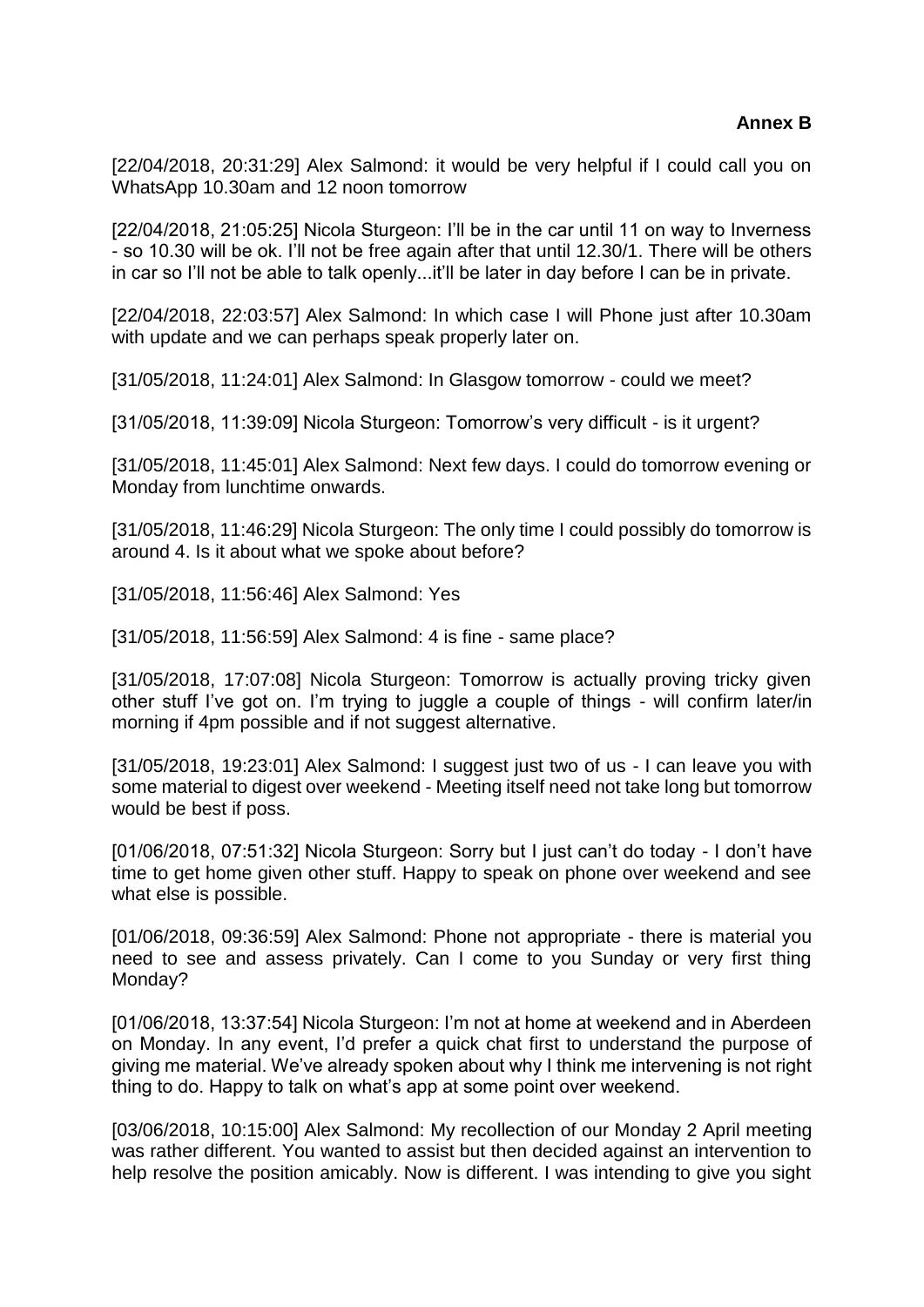of the petition for JR drafted by senior counsel. You are a lawyer and can judge for yourself the prospects of success which I am advised are excellent. This will follow ANY adverse finding against me by the PS in a process which is unlawful. You are perfectly entitled to intervene if it is brought to your attention that there is a risk of your Government acting unlawfully in a process of which you had no knowledge. Indeed it could be argued that is your obligation under the Scotland Act is to ensure that all government actions are consistent with Convention undertakings

The JR will be rough for me since the hearing will almost certainly be made public but at least I will have the opportunity to clear my name and good prospects of doing so but for the Government? One further thing to consider. Thus far we have been able to confine evidence offered to the general (and mostly ridiculous) matters. This has had the benefit of keeping everything well clear of current administration. When we go to Court we will have to produce evidence to demonstrate prior process (which incidentally the PS has admitted!). If you want to discuss privately then I can come to you in the North East on Monday.

[05/06/2018, 14:02:58] Nicola Sturgeon: Hi - I have been considering your message and what I need to do in light of it. If you still want to meet, I can do tomorrow evening in Edinburgh and update you then. N

[05/06/2018, 19:24:32] Alex Salmond: Happy to meet - soonest I can get to Edinburgh is around 8.30. I take it this is totally informal, one to one.

[05/06/2018, 19:42:38] Nicola Sturgeon: Ok - happy for it to be one to one - will have to be either parliament or Bute, whatever you prefer. The alternative if its easier is Aberdeen on Thursday night - I'll be there from around 8, staying in hotel somewhere near beach ballroom I think.

[05/06/2018, 20:08:30] Alex Salmond: Yes Thursday much better, thanks. I'll be there for 8.30 to give you time to settle in.

[05/06/2018, 20:12:37] Nicola Sturgeon: Ok. It's the Hilton hotel at the beach.

[05/06/2018, 20:17:58] Alex Salmond: Grand

[07/06/2018, 19:00:28] Nicola Sturgeon: You should go to the Platinum reception at the back of hotel later. There's a private room arranged there for us to meet in.

[07/06/2018, 19:07:45] Alex Salmond: OK thanks. Traffic was bad but now well on the way. Should arrive c 8.40 and will give 5 minute warning on approach.

[07/06/2018, 19:09:23] Nicola Sturgeon: I'm running late too - but should be there just before you

[07/06/2018, 19:14:01] Alex Salmond: OK shall we make it 8.50 so we are not rushing

[07/06/2018, 19:25:49] Nicola Sturgeon: I'm ok for as soon as you get there

[07/06/2018, 19:36:24] Alex Salmond: Grand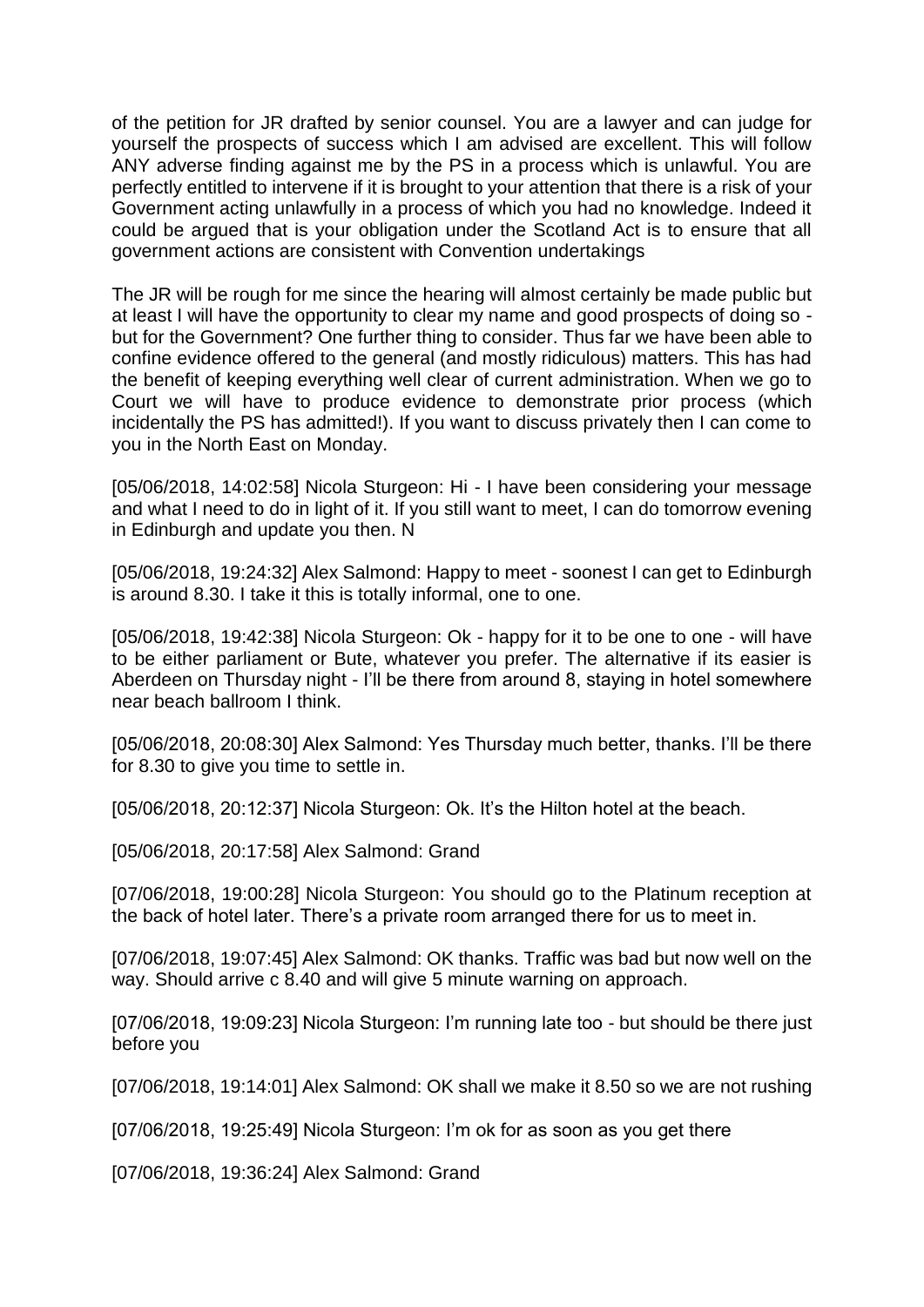[07/06/2018, 20:46:30] Alex Salmond: Now in Aberdeen 5 minutes or so

[05/07/2018, 21:18:40] Alex Salmond: Nicola. I have slept on the content of the latest letter from the PS rejecting arbitration. Two points I want to make to you privately. Firstly, the explanation given in the letter is that arbitration is rejected because the SG is confident in the legality of the process. With respect, that entirely misses the point. The SG may well believe it is lawful. My Senior Counsel believes it is unlawful. That's the whole point of the arbitration. The legality will have to be resolved either in private (in a confidential and binding arbitration) or in public at the Court of Session. The SG, and you, have everything to gain from arbitration. If my legal advice is wrong, I will accept that and the current process proceeds. If the SG legal advice is wrong, you discover that without losing in a public court. Adopting an arbitration process also guarantees confidentiality for the complainers, regardless of what happens. Secondly, the PS has now intimated that an FOI has been submitted. The SG response to that request is of the utmost importance. Confirmation of even the existence of a specific complaint will be sufficient to start a process which leads to the near certainty of these matters becoming public. My legal advice is that a "neither confirm or deny" response which avoids acknowledging the existence of any documents can be issued under section 18 of the FOI Act which covers S38 (1) (b) {personal information}. It is critical that this happens. There remains a way to resolve this but it requires the PS to be encouraged to accept that confidential arbitration offers the best solution and to ensure that the FOI is carefully handled. I hope you will do so but time is now very short.

[13/07/2018, 11:01:08] Alex Salmond: Grateful for your message via [REDACTED]. Happy to meet privately. Understand you are away from Monday so given developments presumably this weekend best? I have material which it is important for you to see. I will happily come to you.

[13/07/2018, 11:22:38] Nicola Sturgeon: I'm supposedly on leave from Monday but not going away - I'll be at home so could do next week if that's easier (except Thursday/Friday). Weekend is a bit busy with one thing and another - late tomorrow afternoon probably only time that works. Let me know what you prefer.

[13/07/2018, 14:03:32] Alex Salmond: Great - can we make it tomorrow late afternoon then - I am just rearranging something and will confirm asap.

[13/07/2018, 15:13:10] Alex Salmond: Tomorrow confirmed for late afternoon. - give me your best time and place. Thanks.

[13/07/2018, 15:56:10] Nicola Sturgeon: It'll have to be my house - I should be home by 4 so that's best time. Just so you know, I have to go out again around 6.

[13/07/2018, 15:58:44] Alex Salmond: 4 it is then

[13/07/2018, 15:59:27] Nicola Sturgeon: Ok

[14/07/2018, 15:45:59] Alex Salmond: Ten minutes away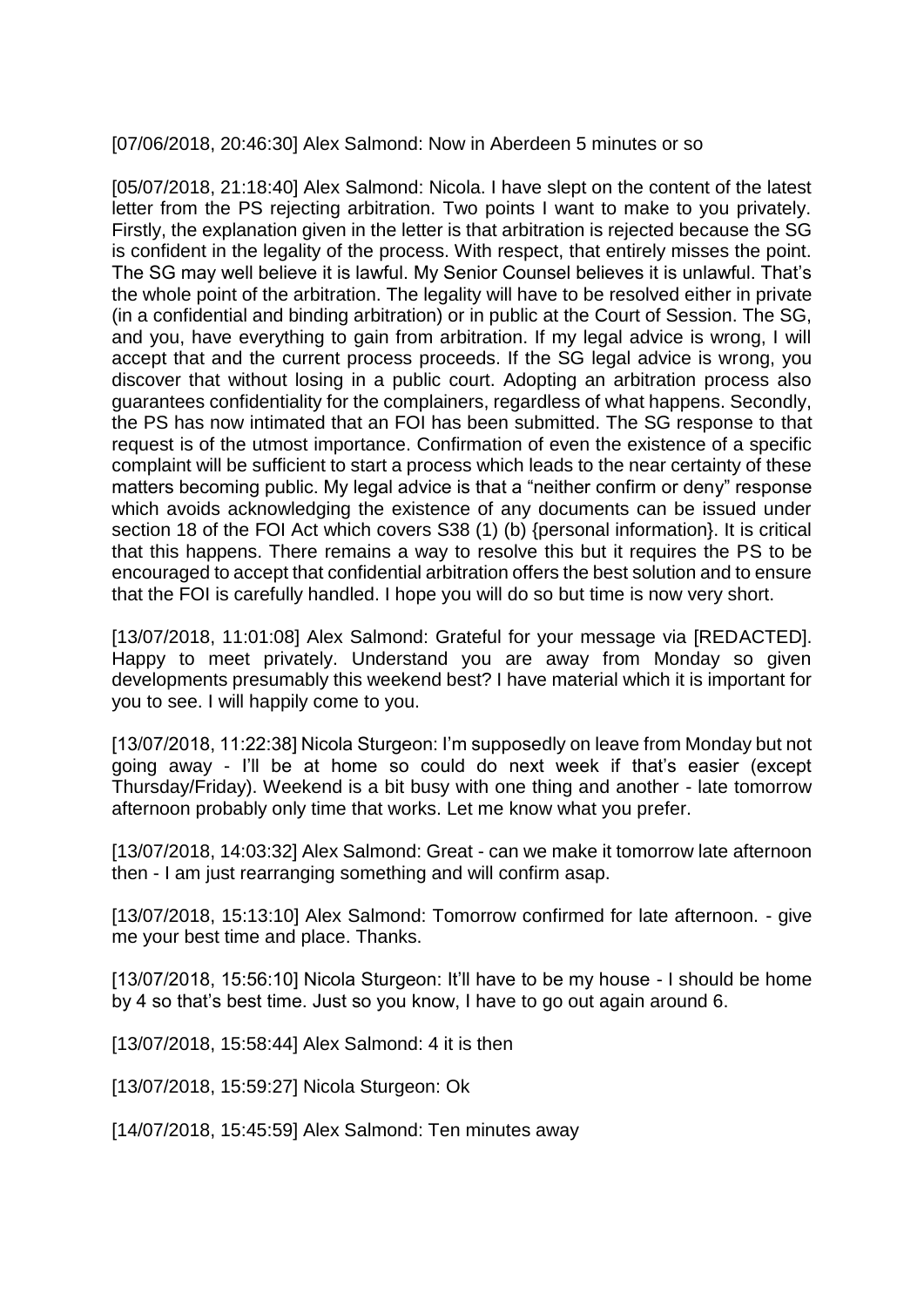[15/07/2018, 22:42:44] Alex Salmond: Many thanks for making the time yesterday. I am grateful that you will correct the impression being given that you are against arbitration or that it is somehow against your interests. I know that you need to reflect further on how to progress things beyond that and am not blind to the difficulty of legal advice being suspicious of arbitration. I am genuinely at a loss as to what the downside is for anyone, complainers, SG or me or you. The reasons given to date have been meaningless or more recently just a misrepresentation of your position. If there are good legal reasons then surely they can be set out for you/us. I will wait to hear how you are able to proceed. I am also giving much thought to your advice and thinking deeply about how arbitration on process might open up the space and opportunity to address and resolve the underlying matters, as far as is possible, to everyone's satisfaction.

[16/07/2018, 14:57:50] Alex Salmond: [Message content redacted by the Parliament on basis of legal professional privilege of Alex Salmond]

[18/07/2018, 20:50:37] Alex Salmond: T: [Redacted] E: [Redacted] Mr Callum Anderson Levy and McRae Pacific House 70 Wellington Street GLASGOW G2 6UA Private and Confidential 18 July 2018 Dear Mr Anderson

Thank you for your recent letters, in which you have raised your concern about the fairness of the Scottish Government Procedure. I want, first of all, to assure your client that I am approaching these important issues with the greatest of care and with an open mind. It remains the view of the Scottish Government that our Procedure is fair and legally sound. We have ensured from the outset that your client had every opportunity to provide a statement of his recollection of the events described in the "causes for concern" set out in my letter of 7 March. We granted a number of extensions to the initial deadline for such a statement to be provided. Your client was also offered the opportunity to speak to the Investigating Officer directly but he declined to do so.

Your client has chosen not to provide a substantive response to the complaints made by Ms A and Ms B (causes for concern  $A - I$ ) although he has made clear his denial that any harassment took place. Your letter of 26 April included quotations "in short none of the allegations are admitted" and "I categorically deny that I have ever harassed any civil servant".

Although you continue to express concern about the overall fairness and legality of the Procedure your letter of 26 April did include a substantive response to causes for concern J – K. That letter also identified 5 witnesses to be interviewed - limited to those causes for concern only. Contact information for those witnesses was provided by you on 8 May. Witnesses were interviewed by the Investigating Officer and their statements were finally agreed by all parties by 28 June after a number of postponements and delays.

You have proposed arbitration in relation to the Procedure and explained why you consider it to be appropriate. The Scottish Government has explained in previous letters and in exchanges between legal representatives why we do not agree. However, for completeness and to ensure our position is understood we make the following points.